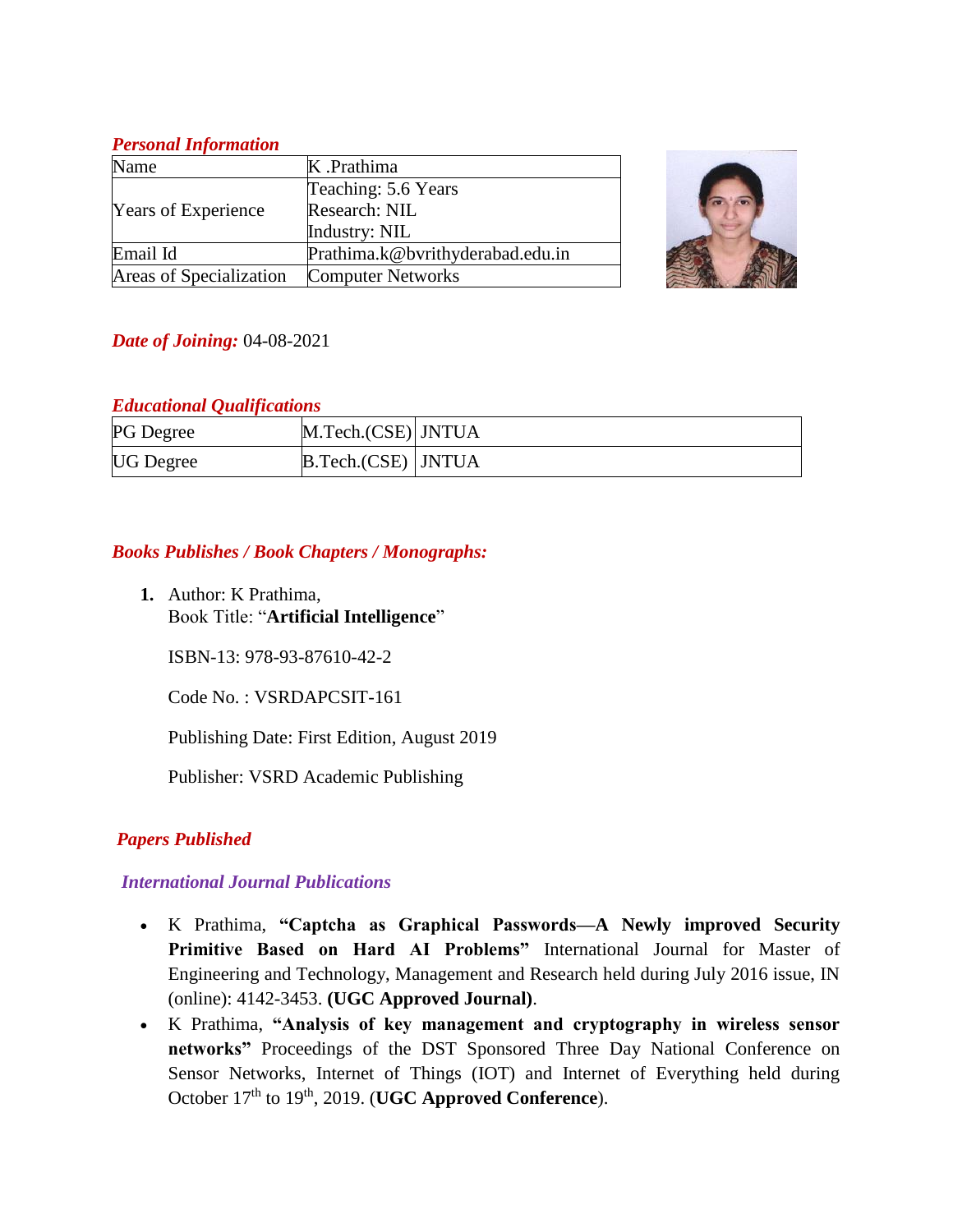#### *National Conference Publications*

1. Participated in National level conference on Advances in Engineering, Management and Sciences- **NCAEMS-2020.**

#### *FDP's Attended / Conducted*

- **1.** Attended 5 days **FDP** on *Embedding AI in Smart Sensors* 2021-06-07 to 2021-06-11 at Sri Ramakrishna Engineering College in **ATAL** Academy.
- **2.** Particiapted and Completed Succesfully **AICTE** Training and Learning **(ATAL Academy)** online FDP ON " *INTERNET OF THINGS(IOT)*" from 2020-11-30 to 2020-12-4 at Sri Sairam Engineering College.
- **3.** Particiapted and Completed Succesfully **AICTE** Training and Learning **(ATAL Academy)** online FDP ON " *Cyber Security*" from 2020-12-07 to 2020-12-11 at **National Institute of Technology,** Arunchal Pradesh.
- **4.** Attended 5 days FDP on" **Emerging Trends in Artificial Intelligence Machine Learning &Internet of things Post COVID 19"** from 20-05-2020 to 24-05-2020.
- **5.** Attended Faculty Development Program on *DATA SCIENCE* on June 1st 2020 June 30 2020 in **APSSDC.**
- **6.** One week **AICTE** sponspored **short term Training programme on "Harmony in the workplace: Effective Interpersonal & Communication skills".**
- **7.** Attended DST Sponsored Two Weeks Faculty Development Program on "*Emerging trends and research challenges in cyber security, cryptanalysis and cyber physical system*" held during June 10-22, 2019, Department of computer Science and Engineering (CSE), **CREC, Tirupati.**
- **8.** Attended One Week Faculty Development Program on "*Cloud Computing*" held during Jan 21-26, 2019, Department of computer Science and Engineering (CSE), **Narayana Engineering College, Nellore.**